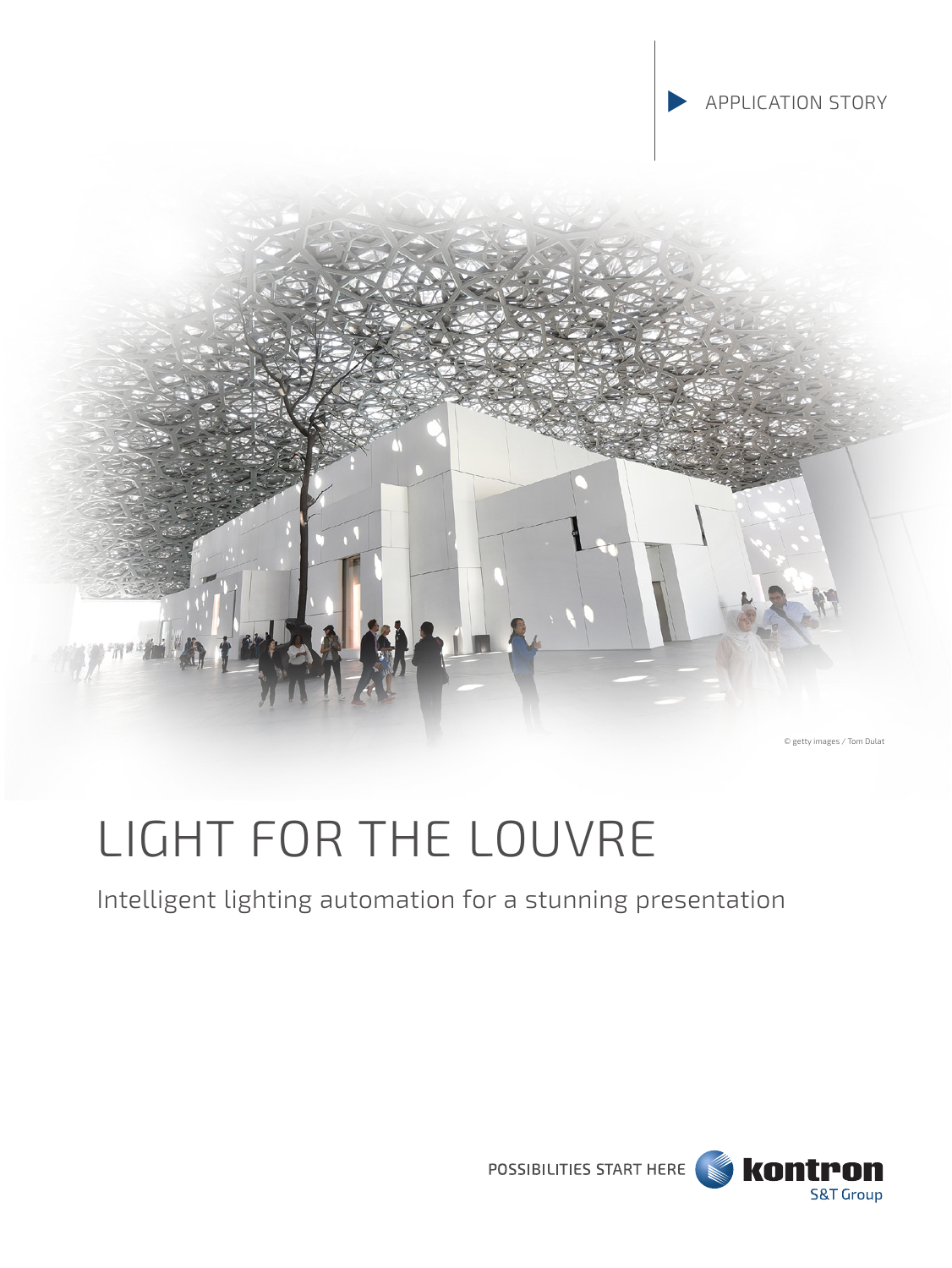# INTERNATIONAL COOPERATION *// 3* INDIVIDUAL LIGHTING MOODS ACCORDING *// 4*  TO TIME OF DAY LIGHTING MANAGEMENT 24/7 *// 4* SERVERS AND CONTROLLERS *// 4* FOR AUTOMATIC LIGHTING CONTROL OF UP TO 10,000 LIGHTS *// 5*  RELIABLE INDUSTRIAL COMPUTER PLATFORM *// 5* AS THE BASIS FOR OPTIMUM LIGHTING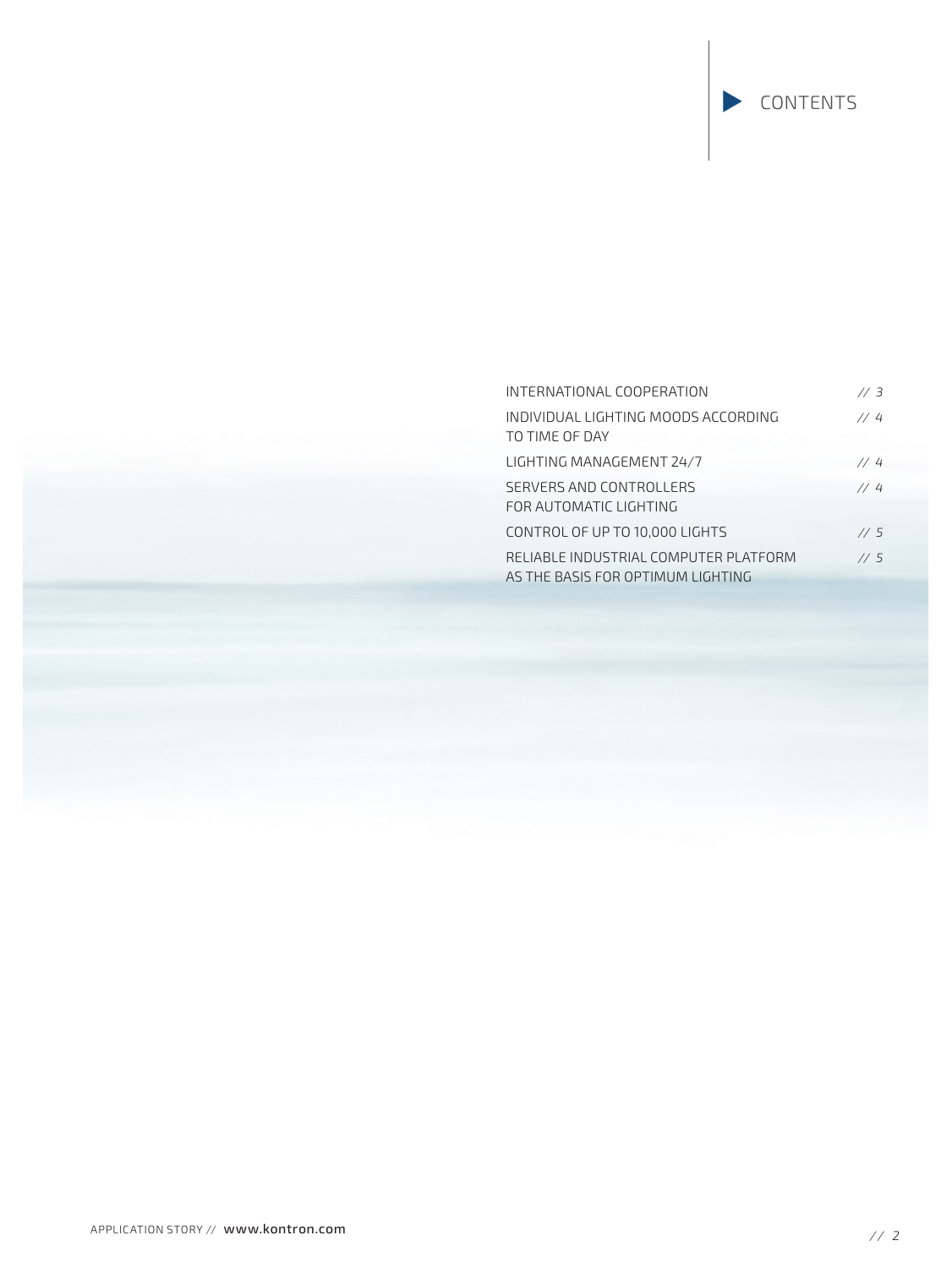## "Kontron and Zumtobel have been cooperating for over ten years on the platform for automation controllers and servers.

This has resulted in a close, familiar partnership. On the one hand, we are convinced by the reliability and robustness of Kontron's industrial computers during operation. On the other hand, it is important for us that Kontron continually adapts its platform to technological innovation without changing the underlying design."

Jens Beecken, Zumtobel Produktmanager Controls & Lighting Management



// Louvre Abu Dhabi © Department of Culture and Tourism - Abu Dhabi / Photo by Mohamed Som

Light can enchant. Lighting design transforms sparse halls into bespoke locations, shops become boutiques. But what can lighting do where everything has already been perfected?Created by an exceptional agreement between the governments of Abu Dhabi and France, Louvre Abu Dhabi was designed by Jean Nouvel and opened on Saadiyat Island in November 2017. The natural sunlight entering through the ornamental ceiling structure alone allows visitors to stroll through the rooms like in a wonder world. Louvre Abu Dhabi employs high-tech. The Austrian company Zumtobel, a world leader in lighting settings, has provided the museum's impressive lighting. Depending on the time of day, an automation controller combined with a data server provides a unique flair - reliably and automatically. Both high-tech lighting computers are based on a Kontron industrial computer platform.

Louvre Abu Dhabi celebrates the universal creativity of mankind. Through its innovative curatorial approach, the museum focuses on building understanding across cultures. The museum's growing collection is unparalleled in the region and spans thousands of years of human history, including prehistoric tools, artefacts, religious texts, iconic paintings and contemporary artworks. The permanent collection is supplemented by rotating loans from thirteen French partner institutions, regional and international museums.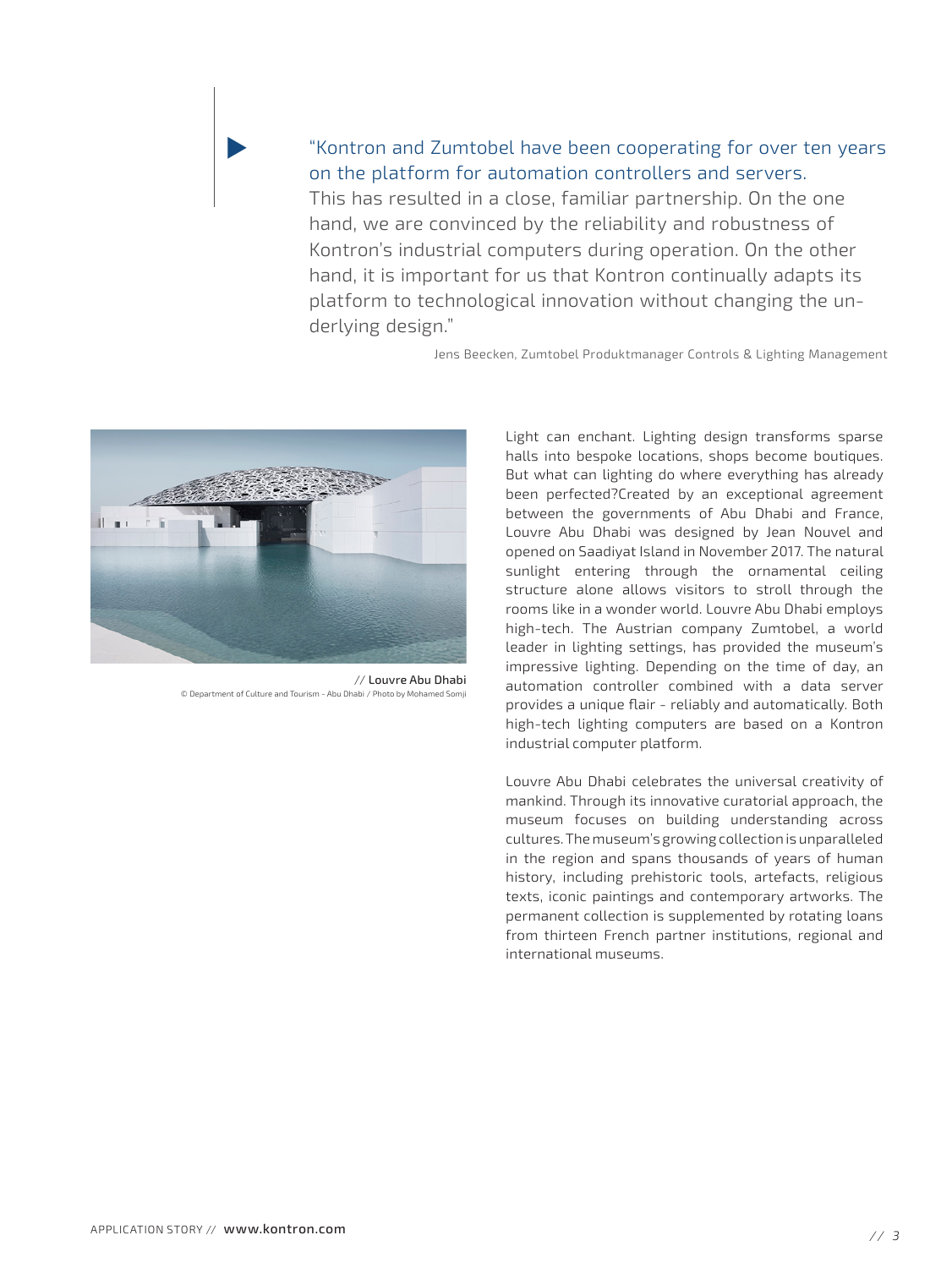#### INDIVIDUAL LIGHTING MOODS ACCORDING TO TIME OF DAY

The architectural centerpiece is the circular giant dome with a diameter of 180 meters. It stands on a mere four columns, seemingly floating in the air. The ornamental ceiling structure filters the sunlight during the day, creating a multi-faceted play of light - as if sunrays were falling through the fanned leaves of a date palm.

In contrast to nature, this impression carries on even after sunset. This is ensured by Zumtobel's lighting system specially developed for the unique giant dome.

Many of the works of art on display are very sensitive to light. For this reason, a maximum annual light dose has been set for some of them, which must not be exceeded. The software that controls this light incidence is implemented on a Kontron industrial server. It therefore ensures that the artworks remain undamaged to posterity despite the lighting.



// © getty images / Tom Dulat

#### LIGHTING MANAGEMENT 24/7

Lighting management must function safely and reliably around the clock. Since the correct light dose is essential, the Zumtobel data server has an extremely important function for works of art. Kontron's built-in control computers do a great job here. They are designed for continuous operation and installed in a standard 2U Short form factor housing. They therefore fit into any standard rack used in building automation. Kontron equips the server ex works with an individual Zumtobel screen, thus creating a clear brand perception with an unmistakable product design.

It is clearly marked in the building technology control cabinet that the LUXMATE LITENET server or the Zumtobel Flexis N3 automation controller are responsible for the appropriate lighting: for the building's unique atmosphere and the effective presentation of the individual works of art. Thanks to the long-term availability of the Kontron industrial server platform, Zumtobel no longer has to make frequent adjustments or certify the entire system: once it has been developed and tested, the solution guarantees Zumtobel customers the right lighting situation unaltered, powerful, and reliable for years to come.

The Louvre Abu Dhabi is just one of Zumtobel's outstanding flagship projects. Many other projects demonstrate the company's expertise in central lighting control. These include the Städel Museum and the St. Martins Tower in Frankfurt, the LVM Versicherung in Münster, the Münchner Tor in the north of the Bavarian state capital, the Gmunden hospital and the DHL mail centres.

Every customer has his own special challenges when it comes to lighting: The availability of the right light can be decisive or even vital for the functioning of an entire organization. In a hospital, for example, or in places where there is no daylight, or where people have to work at night, such as in logistics or production halls.

#### SERVERS AND CONTROLLERS FOR AUTOMATIC LIGHTING

In selecting its computer platform for its central LITENET server and the Flexis N3 automation controller, Zumtobel therefore placed the highest value on reliability, robustness and standards compliance. Hundreds or thousands of lights are individually controlled and programmed depending on the position of the sun, clouds and weather. This is ensured by algorithms processing the data from a so-called daylight sensor. It measures the incoming light and the position of the sun in real time. To ensure that the perfect lighting conditions always prevail in the respective building, the lighting required is determined for each room. Each light is individually controlled and programmed.

The LITENET Flexis N3 automation controller controls the lighting, glare protection and windows of a building with up to 2,000 openings. It serves as a stand-alone automation center and performs basic functions such as controlling and monitoring ongoing operation in accordance with the planning values. Time management with an integrated calendar is used to control working hours, holidays and other general conditions. The functions are configured at room level via the LITENET Flexis N3 controller. Optionally, the controller can be used for daylight-dependent artificial light tracking, blind management, and window control for ventilation. It also monitors and triggers functional and operating life tests for emergency lighting.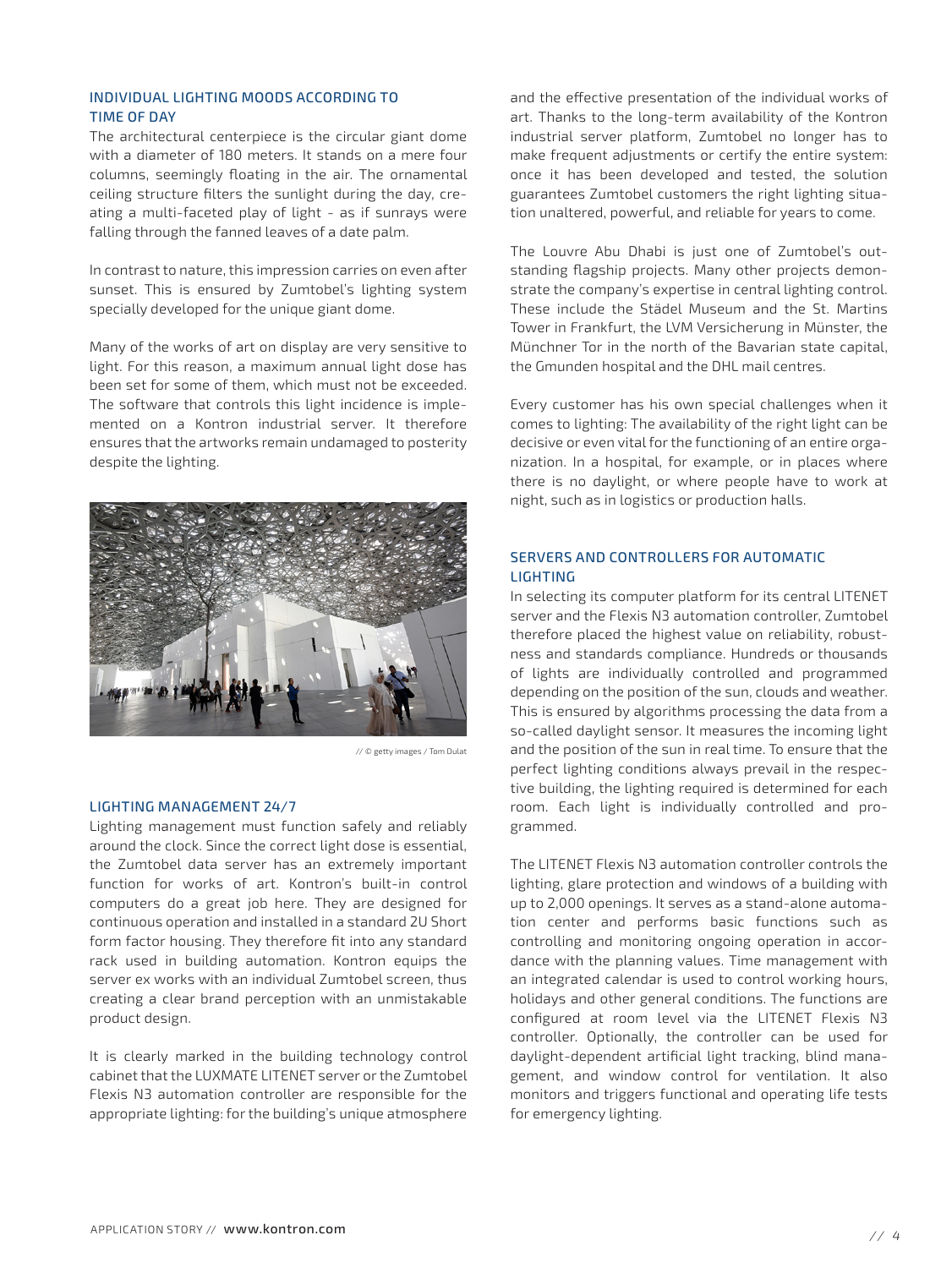

// KISS 2U server / Customized KISS server (Zumtobel Litenet\_Server)

#### CONTROL OF UP TO 10,000 LIGHTS

The LITENET server takes on a variety of tasks as part of building automation with 10,000 openings. This includes the central administration of alarm and system message data from several LITENET system controllers. In the event of an error, a notification system forwards the necessary information to previously determined staff via email or SMS. In addition, the server offers central logging of consumption data, archiving of log files, and emergency lighting test logs, enabling the subsequent accurate analysis of incidents. The server also backs up the data of all LITENET controllers networked in a system and can also restore it to them if required.

The server is also prepared for remote access, enabling lighting technicians or facility managers to access the system via a secure Internet connection if required. The LITENET server can, of course, be seamlessly integrated into a higher-level building management system via the standard BACnet or OPC interfaces in order to transmit operating states and alarm messages.

#### RELIABLE INDUSTRIAL COMPUTER PLATFORM AS THE BASIS FOR OPTIMUM LIGHTING

As part of hardware upgrades, Kontron replaced the RAID system with two rotating hard disks with SSD storage for Zumtobel, thereby increasing reliability and performance. Replacing individual components does not alter the overall server design, so that Zumtobel's control software can be used unchanged. Since the entire industrial server is based on standards, even the mainboard can be updated if necessary. To ensure that no data is lost in the event of a power failure and that the server itself restarts smoothly as soon as power is restored, it is equipped with what is known as power loss control.

Zumtobel's knowledge of the effects of light is of course also incorporated into the algorithms used to control lighting: different lighting situations can be created for conference rooms as required. Here, Zumtobel follows its Active Light concept, which stabilizes the elementary link between people and light by changing intensity, light color and direction at the right time. A meeting will require a different light than a presentation; during breaks, a bright and friendly atmosphere contributes to relaxation, and towards evening the blue component of the artificial light is reduced to signal to the body that the day is drawing to a close.

There are only a few companies in the world like Zumtobel that offer the control of lighting and the inclusion of daylight with automated precision, reliability, and individuality. Zumtobel's headquarters are located in Dornbirn in Austria's Vorarlberg region, which is internationally renowned for its outstanding architectural culture, and the company is represented by its own branches and partners in more than 90 countries. A total of over 6,200 employees work for Zumtobel Group AG, which is listed on the Vienna Stock Exchange, including thirteen production facilities on four continents.